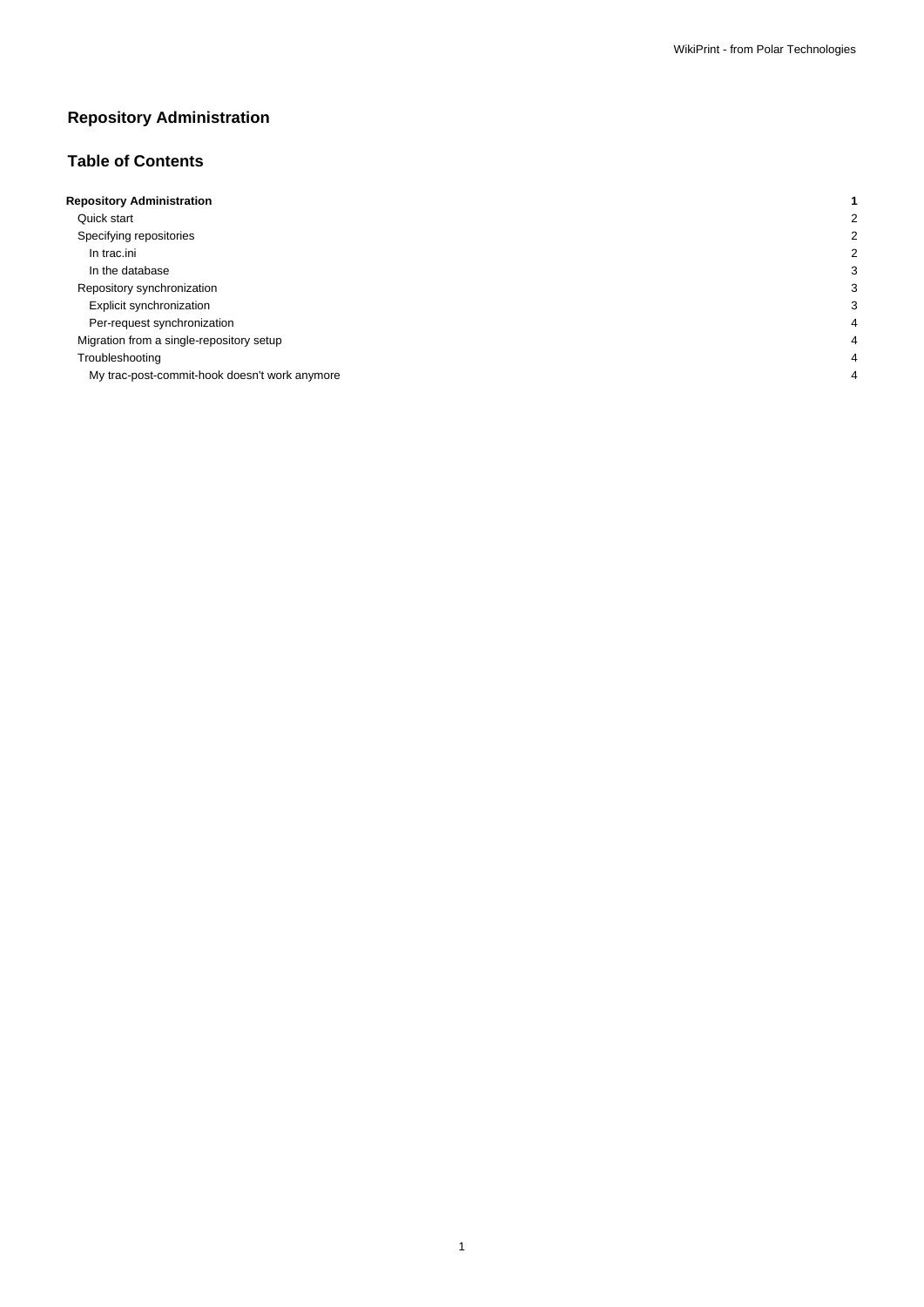## **Quick start**

- Manage repositories in the "Repository" admin panel, with trac-admin or in the [repositories] section of [trac.ini.](https://meteo.unican.es/trac/wiki/TracIni#repositories-section)
- Set up a call to trac-admin \$ENV changeset added \$REPO \$REV in the post-commit hook of each repository. Additionally, add a call to trac-admin \$ENV changeset modified \$REPO \$REV in the post-revprop-change hook of repositories allowing revision property changes.
- Set the [trac] repository\_sync\_per\_request option to an empty value to disable per-request syncing.

## **Specifying repositories**

Starting with 0.12, Trac can handle more than one repository per environment. The pre-0.12 way of specifying the repository with the repository\_dir and repository\_type options in the [trac] section of [trac.ini](https://meteo.unican.es/trac/wiki/TracIni) is still supported, but two new mechanisms allow including additional repositories into an environment.

It is also possible to define aliases of repositories, that act as "pointers" to real repositories. This can be useful when renaming a repository, to avoid breaking all the links to the old name.

A number of attributes can be associated with each repository, which define the repository's location, type, name and how it is displayed in the source browser. The following attributes are supported:

| <b>Attribute</b> | <b>Description</b>                                                                                                                                                                                                                                                                                                 |
|------------------|--------------------------------------------------------------------------------------------------------------------------------------------------------------------------------------------------------------------------------------------------------------------------------------------------------------------|
| alias            | A repository having an alias attribute is an alias to a real repository. All<br>TracLinks referencing the alias resolve to the aliased repository. Note that<br>multiple indirection is not supported, so an alias must always point to a real<br>repository. The alias and dir attributes are mutually exclusive. |
| description      | The text specified in the description attribute is displayed below the<br>top-level entry for the repository in the source browser. It supports<br>WikiFormatting.                                                                                                                                                 |
| dir              | The $\dim$ attribute specifies the location of the repository in the filesystem.<br>It corresponds to the value previously specified in the option [trac]<br>repository_dir. The alias and dir attributes are mutually<br>exclusive.                                                                               |
| hidden           | When set to true, the repository is hidden from the repository index page<br>in the source browser. Browsing the repository is still possible, and links<br>referencing the repository remain valid.                                                                                                               |
| name             | The name attribute specifies the leading path element to the repository.                                                                                                                                                                                                                                           |
| type             | The type attribute sets the type of version control system used by the<br>repository. Trac supports Subversion out-of-the-box, and plugins add<br>support for many other systems. If type is not specified, it defaults to the<br>value of the [trac] repository_type option.                                      |
| url              | The url attribute specifies the root URL to be used for checking out from<br>the repository. When specified, a "Repository URL" link is added to the<br>context navigation links in the source browser, that can be copied into the<br>tool used for creating the working copy.                                    |

The name attribute and one of alias or dir are mandatory. All others are optional.

After adding a repository, the cache for that repository must be re-synchronized once with the trac-admin \$ENV repository resync command.

repository resync <repos>

Re-synchronize Trac with a repository.

## **In trac.ini**

Repositories and repository attributes can be specified in the [repositories] section of [trac.ini.](https://meteo.unican.es/trac/wiki/TracIni#repositories-section) Every attribute consists of a key structured as {name}.{attribute} and the corresponding value separated with an equal sign (=). The name of the default repository is empty.

The main advantage of specifying repositories in trac.ini is that they can be inherited from a [global configuration](https://meteo.unican.es/trac/wiki/TracIni#GlobalConfiguration) (see the global configuration section of [TracIni\)](https://meteo.unican.es/trac/wiki/TracIni). One drawback is that, due to limitations in the ConfigParser class used to parse trac.ini, the repository name is always all-lowercase.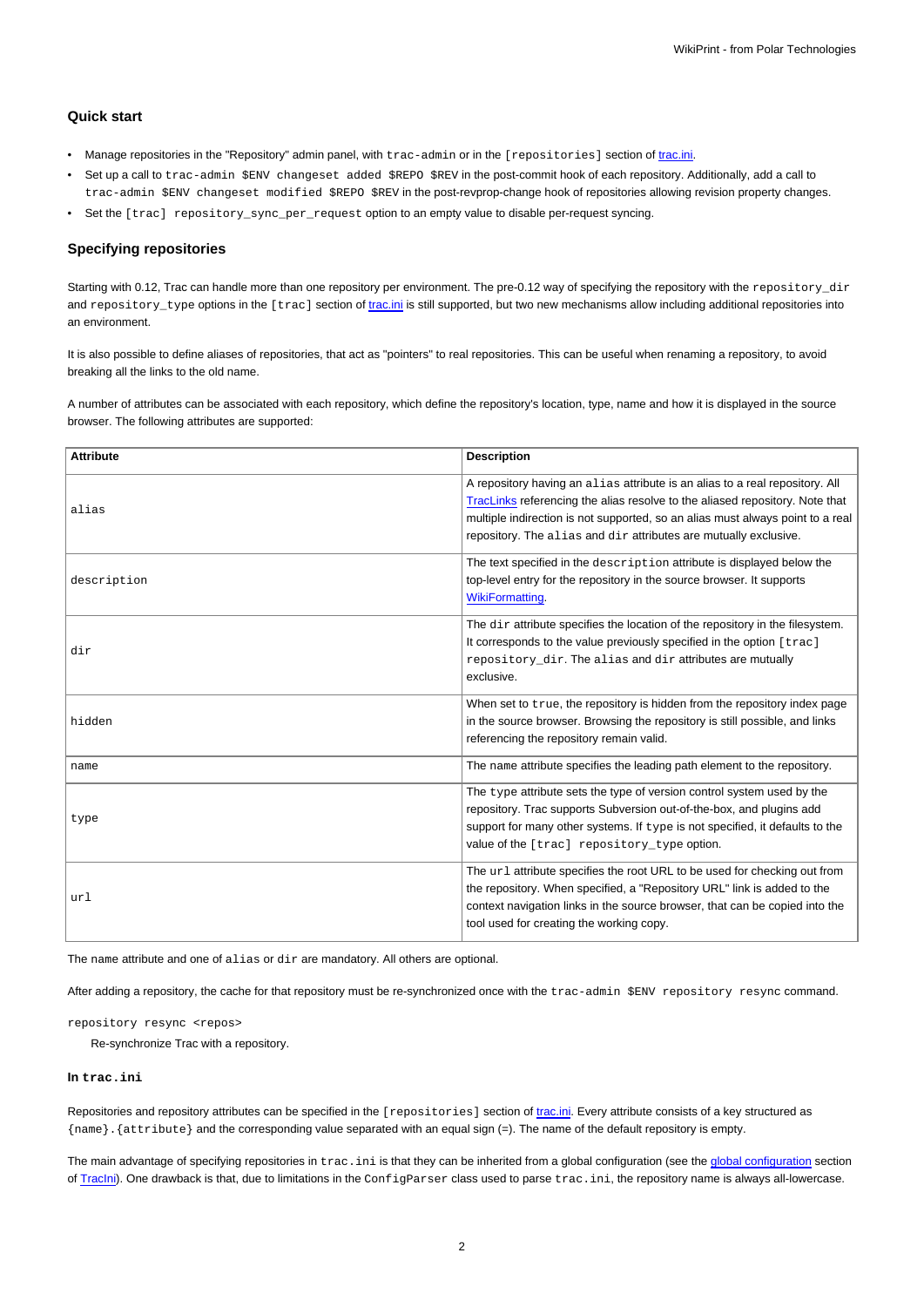The following example defines two Subversion repositories named project and lib, and a hidden alias to project as the default repository. This is a typical use case where a Trac environment previously had a single repository (the project repository), and was converted to multiple repositories. The alias ensures that links predating the change continue to resolve to the project repository.

```
[repositories]
project.dir = /var/repos/project
project.description = This is the ''main'' project repository.
project.type = svn
project.url = http://example.com/svn/project
lib.dir = /var/repos/lib
lib.description = This is the secondary library code.
lib.type = svn
lib.url = http://example.com/svn/lib
.alias = project
.hidden = true
```
Note that name.alias = target makes name an alias for the target repo, not the other way around.

## **In the database**

Repositories can also be specified in the database, using either the "Repositories" admin panel under "Version Control", or the trac-admin \$ENV repository commands.

The admin panel shows the list of all repositories defined in the Trac environment. It allows adding repositories and aliases, editing repository attributes and removing repositories. Note that repositories defined in trac.ini are displayed but cannot be edited.

The following [trac-admin](https://meteo.unican.es/trac/wiki/TracAdmin) commands can be used to perform repository operations from the command line.

```
repository add <repos> <dir> [type]
```
Add a repository <repos> located at <dir>, and optionally specify its type.

repository alias <name> <target>

Create an alias <name> for the repository <target>.

repository remove <repos>

Remove the repository <repos>.

repository set <repos> <key> <value>

Set the attribute <key> to <value> for the repository <repos>.

Note that the default repository has an empty name, so it will likely need to be quoted when running  $\text{trace}$ -admin from a shell. Alternatively, the name "(default)" can be used instead, for example when running trac-admin in interactive mode.

## **Repository synchronization**

Prior to 0.12, Trac synchronized its cache with the repository on every HTTP request. This approach is not very efficient and not practical anymore with multiple repositories. For this reason, explicit synchronization through post-commit hooks was added.

There is also new functionality in the form of a repository listener extension point (IRepositoryChangeListener) that is triggered by the post-commit hook when a changeset is added or modified, and can be used by plugins to perform actions on commit.

#### **Explicit synchronization**

This is the preferred method of repository synchronization. It requires setting the [trac] repository\_sync\_per\_request option in [trac.ini](https://meteo.unican.es/trac/wiki/TracIni#trac-section) to an empty value, and adding a call to trac-admin in the post-commit hook of each repository. Additionally, if a repository allows changing revision metadata, a call to trac-admin must be added to the post-revprop-change hook as well.

changeset added <repos> <rev> [?]

Notify Trac that one or more changesets have been added to a repository.

changeset modified <repos> <rev> [?]

Notify Trac that metadata on one or more changesets in a repository has been modified.

The <repos> argument can be either a repository name (use "(default)" for the default repository) or the path to the repository.